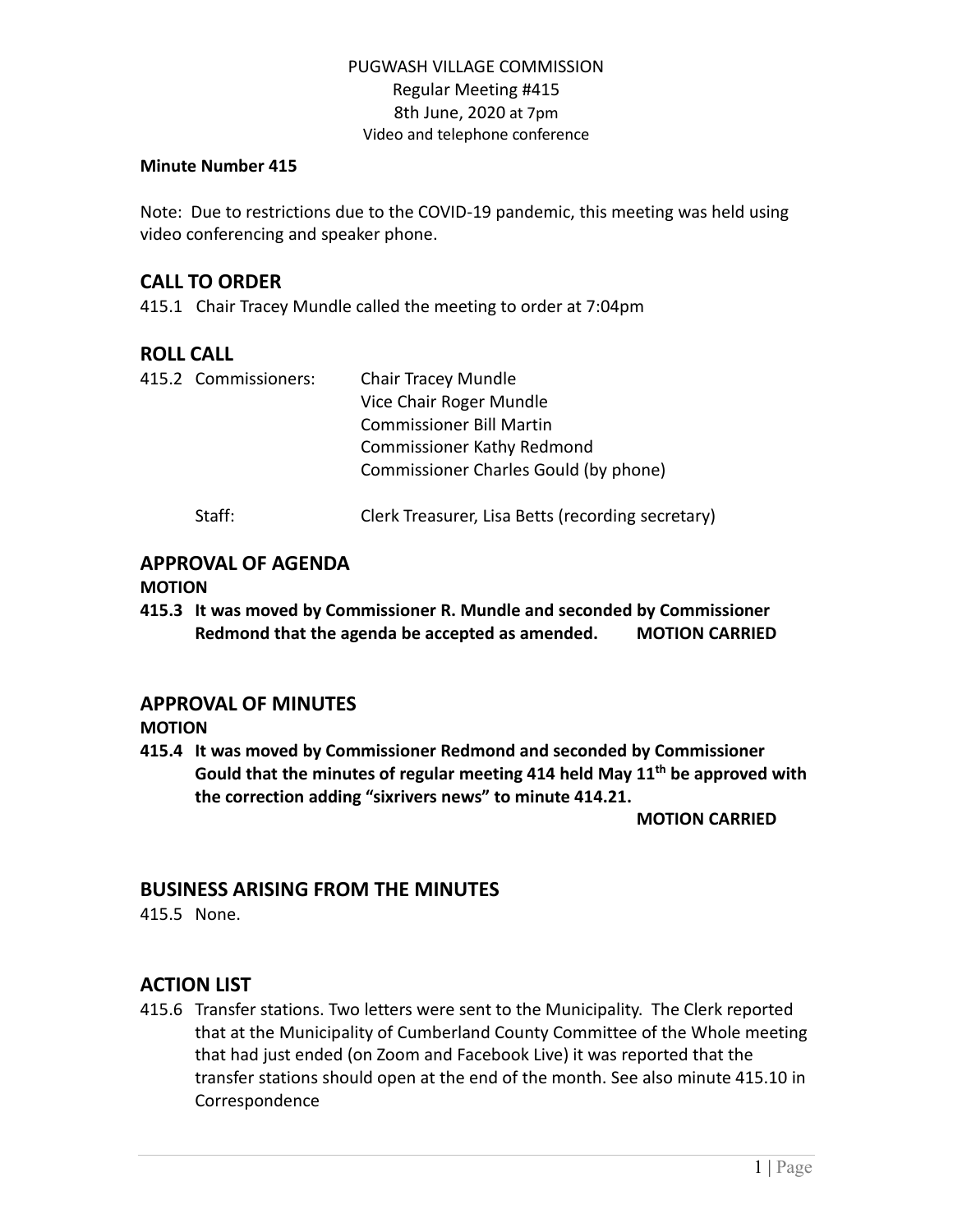- 415.7 A letter was to have been sent to the Municipality of Cumberland County requesting an improvement in informing the public meetings or committee appointments. As a noted improvement was seen in online social media before the letter could be sent, this has been put on hold.
- 415.8 The high school graduates' photographs have been received and a draft version of the newsletter centre pages created. Thew Clerk will talk with the school principal about any permissions required.

#### **PRESENTATION**

415.9 None.

## **CORRESPONDENCE**

415.10 Two letters were sent to Municipality of Cumberland County council and copies to some staff. No receipt of either letter has been received.

Commissioner Martin reported further n the opening of the transfer stations including that they are planning to open them as "user pay" although that is yet to be passed by motion at a Council meeting.

## **COMMITTEE REPORTS**

#### **Clerk Treasurer's Report**

- 415.11 Covid-19 Village response. The Village has been keeping to all added restrictions and easing of restrictions as they have been announced. The Clerk is waiting for instructions from Tourism Nova Scotia as to how (or whether) to open up the Visitor Information Centre. If the Farmers Market open up, the washrooms will probably be opened to vendors only. The Village Hall will not open to the public until restrictions are lifted further.
- 415.12 Communities in Bloom will be doing their planting of flower boxes and planters on Wednesday June 10<sup>th</sup>. Trees have been planted - four in Eaton Park and six at the old train station
- 415.13 Library renovations are nearly complete
- 415.14 Newsletter see minute 415.8
- 415.15 Accessibility committee. The full committee including community members has met once and will meet again in three weeks.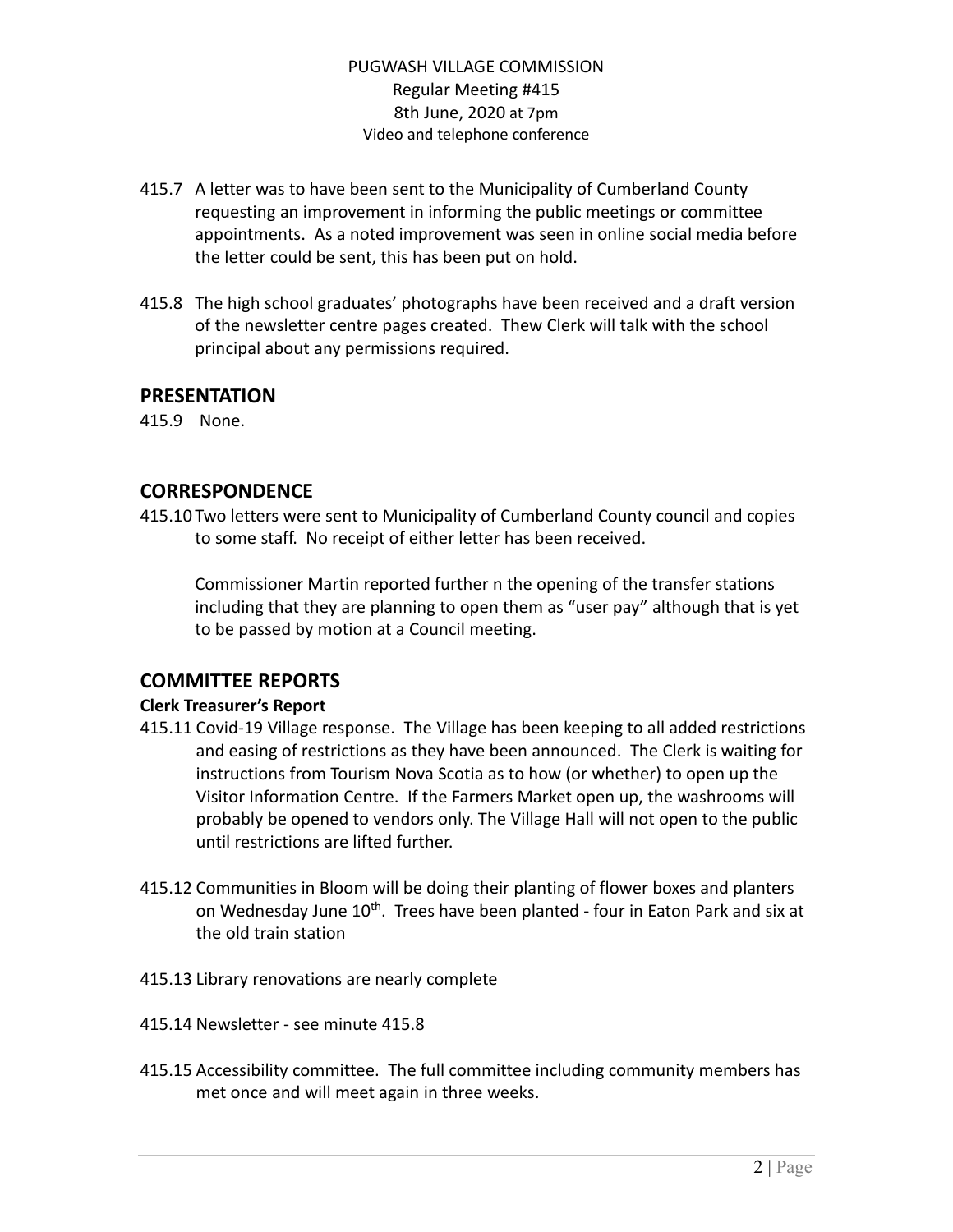## **MOTIONS**

415.16 **It was moved by Commissioner Redmond and seconded by Commissioner Roger Mundle:**

**THAT under the authority of Section 91 of the Municipal Government Act, the Village of Pugwash borrow by issue and sale of debentures a sum or sums not exceeding \$58,000, for a period not to exceed three years, subject to the approval of he Minister of Municipal Affairs and Housing;**

**THAT the sum be borrowed by the issue and sale of debentures of the Village of Pugwash in the amount that the Chair and clerk or the person designated by the council deems proper, provided the average interest rate of the debenture does not exceed the rate of 5.5%;**

**THAT the debenture be arranged with the Nova Scotia Municipal Finance Corporation with interest to be paid semi-annually and principal payments made annually;**

**THAT this resolution remains in force for a period not exceeding twelve months from the passing of this resolution. MOTION CARRIED**

## **NOTICE OF MOTIONS**

415.17 None

## **NEW OR OTHER BUSINESS**

- 415.18 The next regular meeting of the Pugwash Village Commission will be Monday, 7pm June 8<sup>th</sup>
- 415.19Nomination day for two vacancies on the Village Commission was cancelled as part of the COVID-19 state of emergency restrictions.
- 415.20 The Village Annual General Meeting was cancelled as part of the COVID-19 state of emergency restrictions
- 415.21 Commissioner Redmond asked to resign from the Tennis and Pickleball committee and asked Commissioner Martin to take her place. Commissioner Martin said he would help where he could.